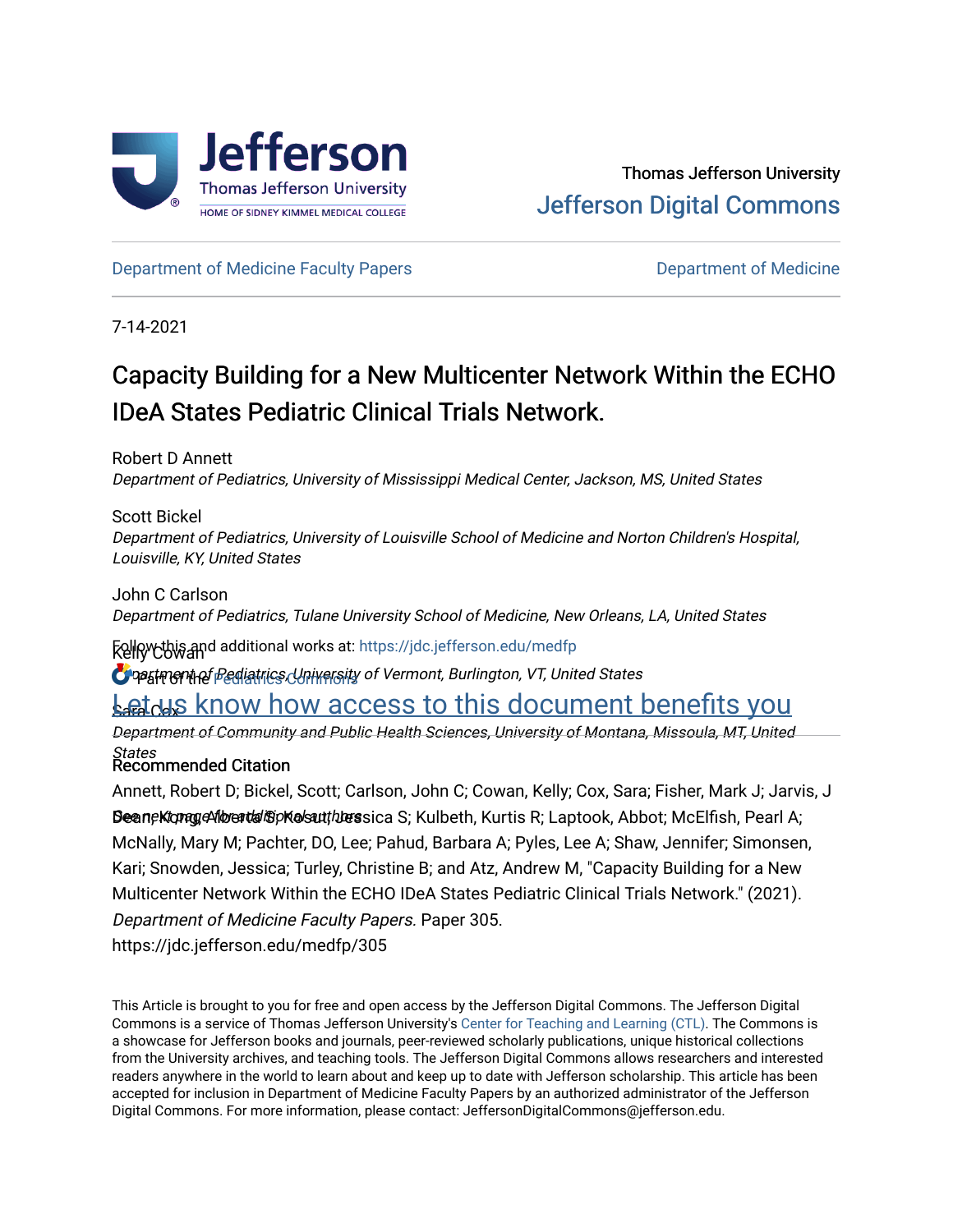#### Authors

Robert D Annett; Scott Bickel; John C Carlson; Kelly Cowan; Sara Cox; Mark J Fisher; J Dean Jarvis; Alberta S Kong; Jessica S Kosut; Kurtis R Kulbeth; Abbot Laptook; Pearl A McElfish; Mary M McNally; Lee Pachter, DO; Barbara A Pahud; Lee A Pyles; Jennifer Shaw; Kari Simonsen; Jessica Snowden; Christine B Turley; and Andrew M Atz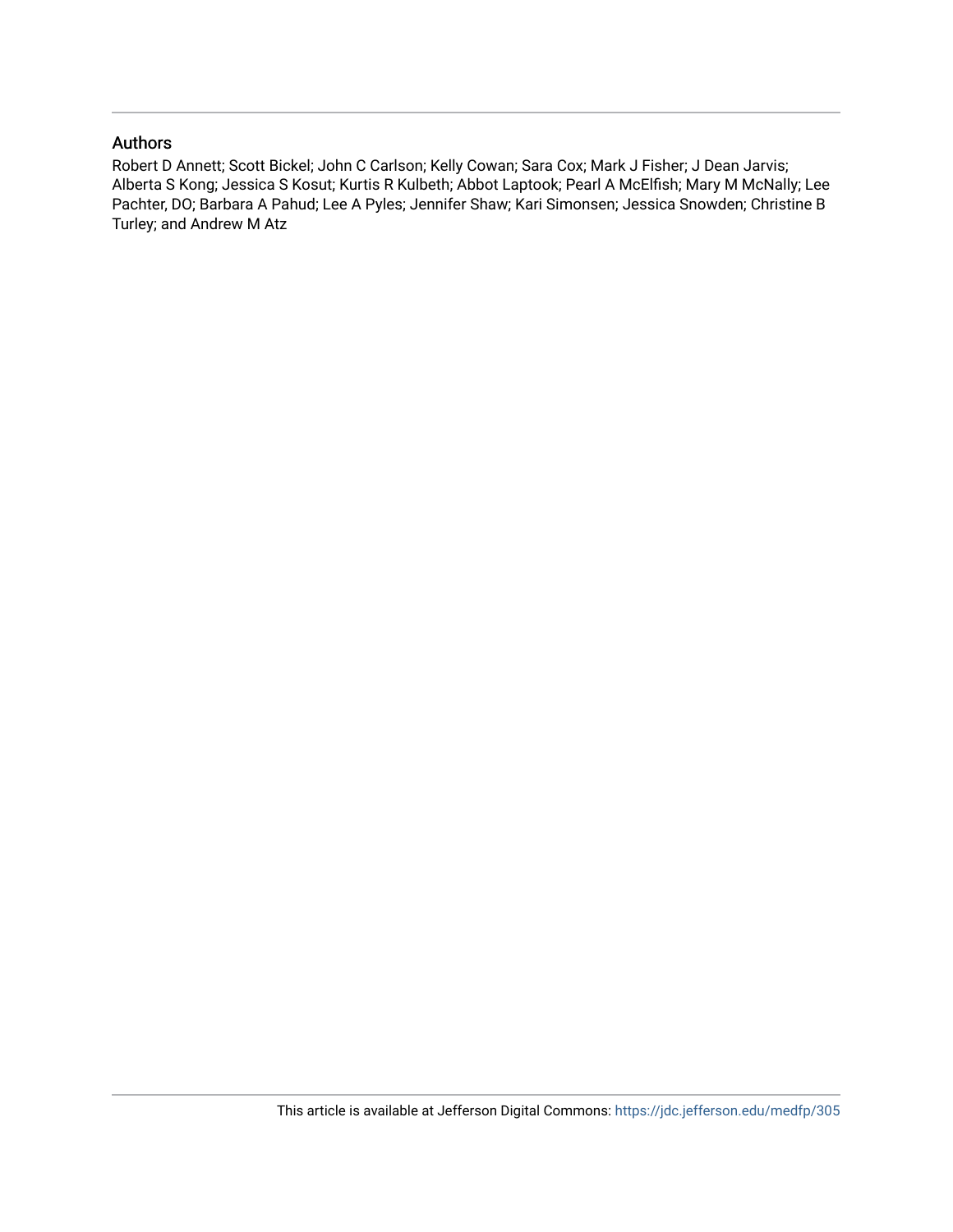



### **OPEN ACCESS**

#### Edited by:

Steven Hirschfeld, Uniformed Services University of the Health Sciences, United States

#### Reviewed by:

Michel Tsimaratos, Aix Marseille Université, France Lokesh Tiwari, All India Institute of Medical Sciences (Patna), India

\*Correspondence:

Robert D. Annett [rannett@umc.edu](mailto:rannett@umc.edu)

#### †ORCID:

Robert D. Annett [orcid.org/0000-0001-5782-9547](https://orcid.org/0000-0001-5782-9547) Scott Bickel [orcid.org/0000-0002-0940-3063](https://orcid.org/0000-0002-0940-3063) Mark J. Fisher [orcid.org/0000-0002-3331-7886](https://orcid.org/0000-0002-3331-7886) Lee M. Pachter [orcid.org/0000-0002-5766-0953](https://orcid.org/0000-0002-5766-0953) Jennifer Shaw [orcid.org/0000-0002-1824-6063](https://orcid.org/0000-0002-1824-6063) Kari Simonsen [orcid.org/0000-0003-0233-1471](https://orcid.org/0000-0003-0233-1471) Christine B. Turley [orcid.org/0000-0001-8079-9382](https://orcid.org/0000-0001-8079-9382) Andrew M. Atz [orcid.org/0000-0002-4744-3832](https://orcid.org/0000-0002-4744-3832)

#### Specialty section:

This article was submitted to Children and Health, a section of the journal Frontiers in Pediatrics

Received: 11 March 2021 Accepted: 10 June 2021 Published: 14 July 2021

#### Citation:

Annett RD, Bickel S, Carlson JC, Cowan K, Cox S, Fisher MJ, Jarvis JD, Kong AS, Kosut JS, Kulbeth KR, Laptook A, McElfish PA, McNally MM, Pachter LM, Pahud BA, Pyles LA, Shaw J, Simonsen K, Snowden J, Turley CB and Atz AM (2021) Capacity Building for a New Multicenter Network Within the ECHO IDeA States Pediatric Clinical Trials Network. Front. Pediatr. 9:679516. doi: [10.3389/fped.2021.679516](https://doi.org/10.3389/fped.2021.679516)

# Capacity Building for a New Multicenter Network Within the [ECHO IDeA States Pediatric Clinical](https://www.frontiersin.org/articles/10.3389/fped.2021.679516/full) Trials Network

Robert D. Annett <sup>1\*†</sup>, Scott Bickel 2†, John C. Carlson 3, Kelly Cowan 4, Sara Cox 5, Mark J. Fisher $^{\rm 6 \it t}$ , J. Dean Jarvis  $^7$ , Alberta S. Kong  $^8$ , Jessica S. Kosut  $^9$ , Kurtis R. Kulbeth  $^{10}$ , Abbot Laptook<sup>11</sup>, Pearl A. McElfish<sup>12</sup>, Mary M. McNally<sup>7</sup>, Lee M. Pachter<sup>13†</sup>, Barbara A. Pahud <sup>14</sup>, Lee A. Pyles <sup>15</sup>, Jennifer Shaw <sup>16†</sup>, Kari Simonsen <sup>17†</sup>, Jessica Snowden<sup>18</sup>, Christine B. Turley<sup>19†</sup> and Andrew M. Atz<sup>19†</sup>

<sup>1</sup> Department of Pediatrics, University of Mississippi Medical Center, Jackson, MS, United States, <sup>2</sup> Department of Pediatrics, University of Louisville School of Medicine and Norton Children's Hospital, Louisville, KY, United States, <sup>3</sup> Department of Pediatrics, Tulane University School of Medicine, New Orleans, LA, United States, <sup>4</sup> Department of Pediatrics, University of Vermont, Burlington, VT, United States, <sup>5</sup> Department of Community and Public Health Sciences, University of Montana, Missoula, MT, United States, <sup>6</sup> Fran and Earl Ziegler College of Nursing, University of Oklahoma Health Sciences Center, Oklahoma City, OK, United States, 7 Dartmouth-Hitchcock Clinic: Dartmouth-Hitchcock Medical Center, Lebanon, NH, United States, <sup>8</sup> Department of Pediatrics, University of New Mexico Health Sciences Center, Albuquerque, NM, United States, <sup>9</sup> Department of Pediatrics, Division of Hospitalist Medicine, John A. Burns School of Medicine, University of Hawai'i at Manoa, Honolulu, HI, United States, <sup>10</sup> ECHO IDeA States Pediatric Clinical Trials Network Data Coordinating and Operations Center, University of Arkansas for Medical Sciences, Little Rock, AR, United States, <sup>11</sup> Department of Pediatrics, Warren Alpert Medical School, Brown University, Providence, RI, United States, <sup>12</sup> College of Medicine, University of Arkansas for Medical Sciences, Fayetteville, AR, United States, <sup>13</sup> Institute for Research on Equity and Community Health, Thomas Jefferson University, Newark, DE, United States, <sup>14</sup> Children's Mercy Hospital - Kansas City Department of Infectious Diseases, Kansas University Medical Center, University of Missouri Kansas City, Kansas City, MO, United States, <sup>15</sup> Department of Pediatrics, West Virginia University, Morgantown, WV, United States, <sup>16</sup> Division of Organizational Development and Innovation, Southcentral Foundation, Anchorage, AK, United States, <sup>17</sup> Department of Pediatrics, University of Nebraska Medical Center, Omaha, NE, United States, <sup>18</sup> Department of Pediatric Infectious Disease, ECHO IDeA States Pediatric Clinical Trials Network Data Coordinating and Operations Center, University of Arkansas for Medical Sciences, Little Rock, AR, United States, <sup>19</sup> Department of Pediatrics, Medical University of South Carolina, Charleston, SC, United States

**Introduction:** Research capacity building is a critical component of professional development for pediatrician scientists, yet this process has been elusive in the literature. The ECHO IDeA States Pediatric Clinical Trials Network (ISPCTN) seeks to implement pediatric trials across medically underserved and rural populations. A key component of achieving this objective is building pediatric research capacity, including enhancement of infrastructure and faculty development. This article presents findings from a site assessment inventory completed during the initial year of the ISPCTN.

**Methods:** An assessment inventory was developed for surveying ISPCTN sites. The inventory captured site-level activities designed to increase clinical trial research capacity for pediatrician scientists and team members. The inventory findings were utilized by the ISPCTN Data Coordinating and Operations Center to construct training modules covering 3 broad domains: Faculty/coordinator development; Infrastructure; Trials/Research concept development.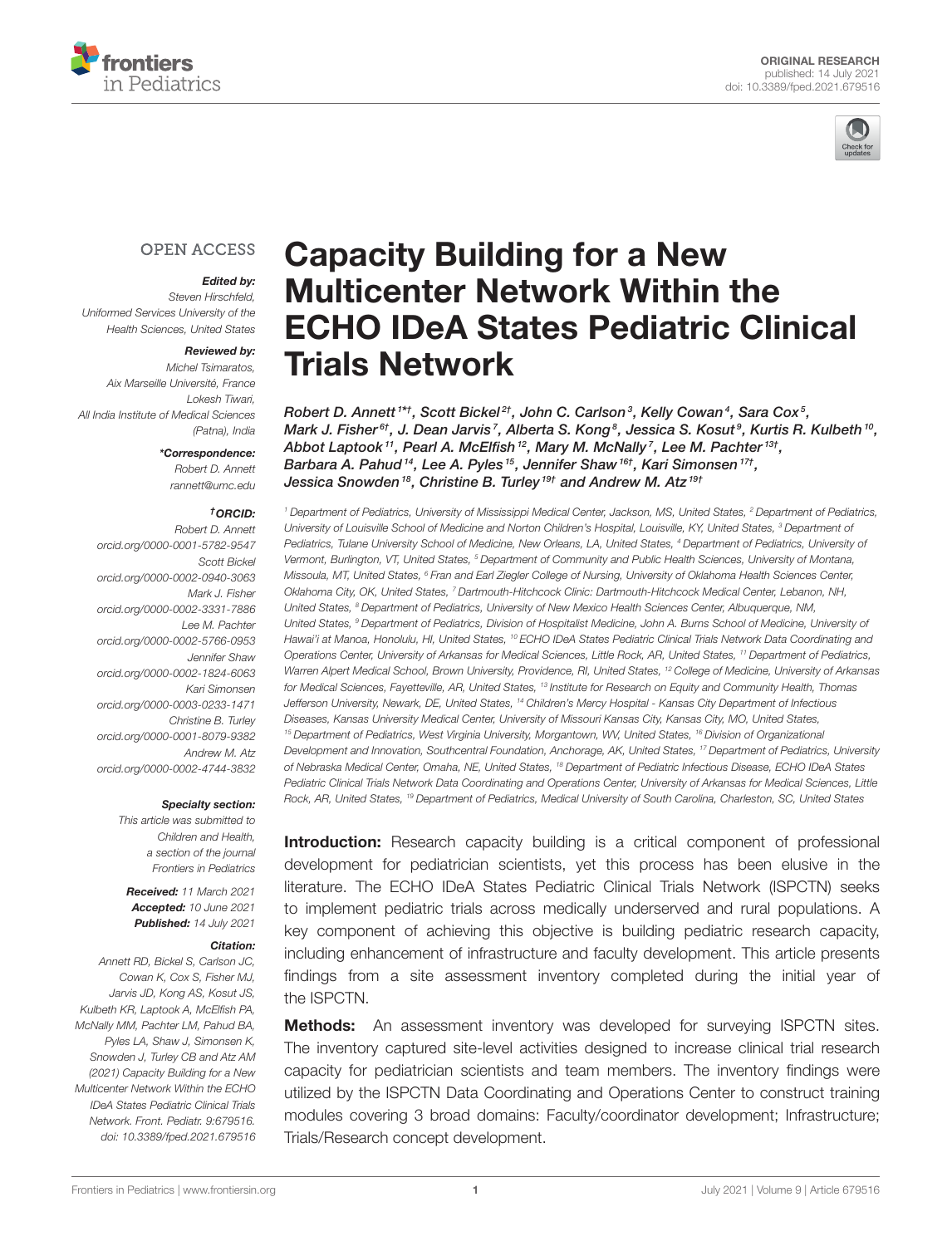**Results:** Key lessons learned reveal substantial participation in the training modules, the importance of an inventory to guide the development of trainings, and recognizing local barriers to clinical trials research.

**Conclusions:** Research networks that seek to implement successfully completed trials need to build capacity across and within the sites engaged. Our findings indicate that building research capacity is a multi-faceted endeavor, but likely necessary for sustainability of a unique network addressing high impact pediatric health problems. The ISPCTN emphasis on building and enhancing site capacity, including pediatrician scientists and team members, is critical to successful trial implementation/completion and the production of findings that enhance the lives of children and families.

Keywords: clinical trials, ISPCTN, pediatrics, network, research capacity building

#### INTRODUCTION

Clinical trial funding has historically been confined to large academic centers with largely urban populations and limited age groups of children [\(1\)](#page-10-0). Likewise, populations under-represented in pediatric trials often are rural, medically underserved, and economically disadvantaged [\(2\)](#page-10-1). Involvement of medically underserved and rural populations is critical to addressing health conditions affecting the most vulnerable populations of children in the country. These groups often have high rates of infant mortality [\(3\)](#page-10-2), asthma [\(4\)](#page-10-3), and childhood obesity [\(5\)](#page-10-4).

The ECHO IDeA States Pediatric Clinical Trials Network (ISPCTN), funded and established by the National Institutes of Health (NIH) in 2016 as a component of the NIH Environmental Influences on Child Health Outcomes (ECHO) program, is unique in its geographic composition and diverse in its ethnic and racial makeup (**[Figure 1](#page-4-0)**). Characterization of these differences have recently been published [\(6\)](#page-10-5). Clinical trial networks, such as the ISPCTN, represent an effective, efficient, and cost effective method for the creation of high quality, generalizable research [\(7\)](#page-10-6). Networks typically consist of formal arrangements between individuals, institutions, and key stakeholders designed to facilitate the development, implementation, operation and completion of clinical trials [\(8,](#page-10-7) [9\)](#page-10-8). As a new network charged to produce impactful pediatric research, building research capacity among sites was an initial ISPCTN priority to ensure that the nascent network could meet the challenges of conducting stateof-the-art research for underserved pediatric populations.

Capacity building has been defined as "a process of individual and institutional development which leads to higher levels of skills and greater ability to perform useful research" [\(10\)](#page-10-9). Within the ISPCTN, building capacity was broadly operationalized to include faculty/coordinator development, enhancement and expansion of infrastructure, and enrichment of trials/research concept development (**[Table 1](#page-5-0)**). These broad domains align with existing literature [\(11,](#page-10-10) [12\)](#page-10-11). Additional elements crucial for long term success include building a research culture, providing mentorship, developing mechanisms for results dissemination, and supporting ongoing sustainability [\(8,](#page-10-7) [13–](#page-10-12)[16\)](#page-10-13). Extant literature largely focuses upon capacity building for allied health professionals or capacity building in global health settings [\(14,](#page-10-14) [17](#page-10-15)[–20\)](#page-10-16). Unfortunately, limited information exists regarding building research capacity for pediatric clinical trial operations [\(9,](#page-10-8) [21](#page-10-17)[–24\)](#page-10-18).

What can be determined from the existing literature, however, is that several barriers to building research capacity include a lack of funding, insufficient physical resources, limited research experience and expertise, competing priorities, administrative barriers, and lack of time for faculty and coordinators [\(8\)](#page-10-7). To overcome barriers and achieve the goal of building pediatric trials capacity, an "all teach-all learn" model [\(25\)](#page-10-19) integrated capacity building activities and locally developed training modules across all sites within this single award. The all teach-all learn model arose from quality improvement work and supports bidirectional learning, particularly focused on community health improvement [\(26\)](#page-10-20).

Here we aim to describe findings from an ISPCTN pediatric research capacity inventory and to highlight the parallel development of a professional development curriculum, as well as qualitative reports of site-specific learning activities aimed at enhancing pediatric research capacity. Three primary capacity domains are presented: faculty/coordinator development, enhancement and expansion of organization-institutional infrastructure, and clinical trials/research concept development.

### MATERIALS AND METHODS

#### Assessment Inventory

In the 1st year of ISPCTN, each awardee site principal investigator and affiliated sites were sent a REDCap site assessment inventory, developed by the Data Coordinating and Operations Center, in December 2016 (∼2 months after sites received initial funding). The inventory was completed by each site and affiliated site(s) prior to Network trial initiation. The domains of the inventory sought to identify and describe

**Abbreviations:** NIH, National Institute of Health; ECHO, Environmental Influences on Child Health Outcomes; ISPCTN, ECHO IDeA States Pediatric Clinical Trials Network; DCOC, Data Coordinating and Operations Center; IRB, Internal Review Board; MRI, Magnetic Resonance Imaging; NICU, Neonatal Intensive Care Unit; HER, Electronic Health Record.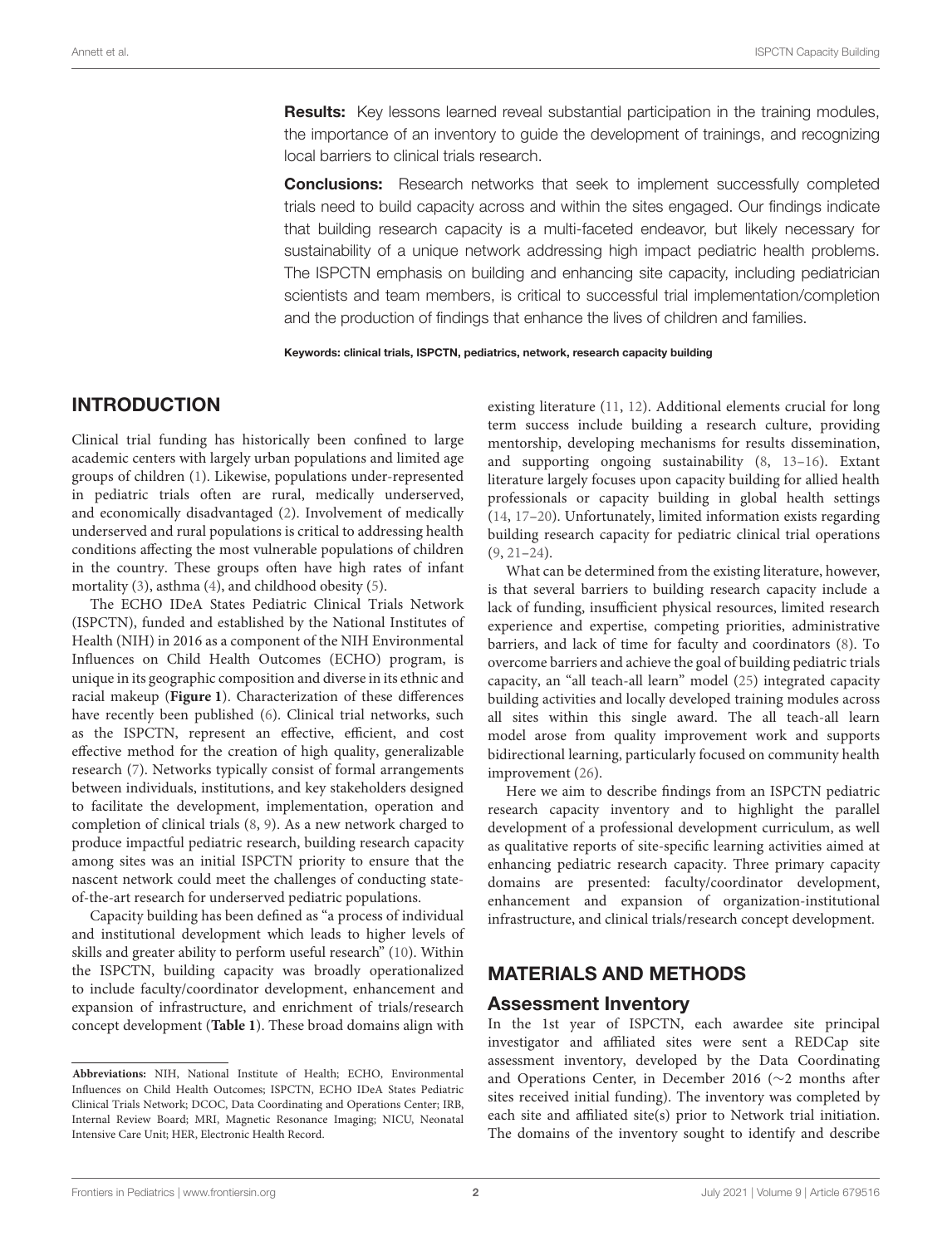

<span id="page-4-0"></span>existing infrastructure and was used as a tool to inform the overall capacity building needs of the Network prior to trial initiation, thus did not meet the 45 CRF 46 definition of research. The inventory consisted of 57 multiple-choice and open-ended questions.

Inventory domains and description of content questions are outlined in **[Table 1](#page-5-0)**. Special pediatric populations were ascertained using the total reported number of active pediatric patients seen at each site annually. Sites then reported subgroups from ECHO priority areas (airway, obesity, neurodevelopment, prenatal/perinatal/postnatal, positive child health) and patient demographic characteristics. Recruitment capacities at sites were characterized by languages spoken at associated clinics, need and ability to provide multi-language recruitment materials, hours of operation, recruitment methods and requirements needed for recruitment activities.

Other site capacities were inventoried. These included a human subjects review domain that ascertained information regarding regularity of Institutional Review Board (IRB) meetings and possible obstacles to timely reviews. The study monitoring domain collected site information including location of source documents stored in medical records and the ability to accommodate monitor visits, including work space and access to medical record (paper/electronic). The laboratory domain assessed site access to a local laboratory for specimen processing and dedicated equipment (e.g., centrifuge, refrigerator, and freezer). Sites were also assessed for imaging capabilities, including the availability of pediatric facilities for X-ray and MRI.

Facilities questions elicited information on infrastructure available for research, including neonatal intensive care unit (NICU) presence at the site, dedicated pediatric research space, investigational pharmacy, storage for lab supplies, practice management system, and medical records. Information was obtained on electronic/mobile health communication and if sites were tracking mobile device usage in their patient community. The data management domain included the availability of EHR resources.

# Curriculum Development

Professional development curriculum and site-developed training modules were created by the DCOC. The professional development curriculum was comprised of learning themes (**[Table 2](#page-6-0)**). These were developed from DCOC expert input, based upon research trainings offered through the Arkansas Translational Research Institute and guided by the ISPCTN mission that includes engaging rural and underserved communities. Thus, core learning themes included: clinical trials essential elements, Institutional Review Board/ethics/regulatory teachings, data management, and community engagement. To further foster the development of pediatric scientists, a learning theme providing opportunities for interaction with a pediatric researcher was implemented. Finally, several specific professional development offerings were created from participant requests.

# RESULTS

# Inventory Findings

Overall, 17 ISPCTN sites and 7 affiliates are predominantly at academic medical centers (83%; 20 of 24 total responses), with sites also including Tribal health organizations and primary care centers.

# Faculty and Coordinator Development

All ISPCTN site principal investigators reported having clinical trials expertise  $[100\% (n = 24)$  reporting previous experience with clinical trials] in ECHO disease priority domains; with 17 of 24 principal investigators reporting participation in a clinical trials network. However, variability was observed. ECHO domains with the greatest site investigator trial expertise were perinatal outcomes ( $n = 17$ ), obesity ( $n = 17$ ), and airway diseases ( $n = 18$ ) (range 71–75% of investigators reporting trial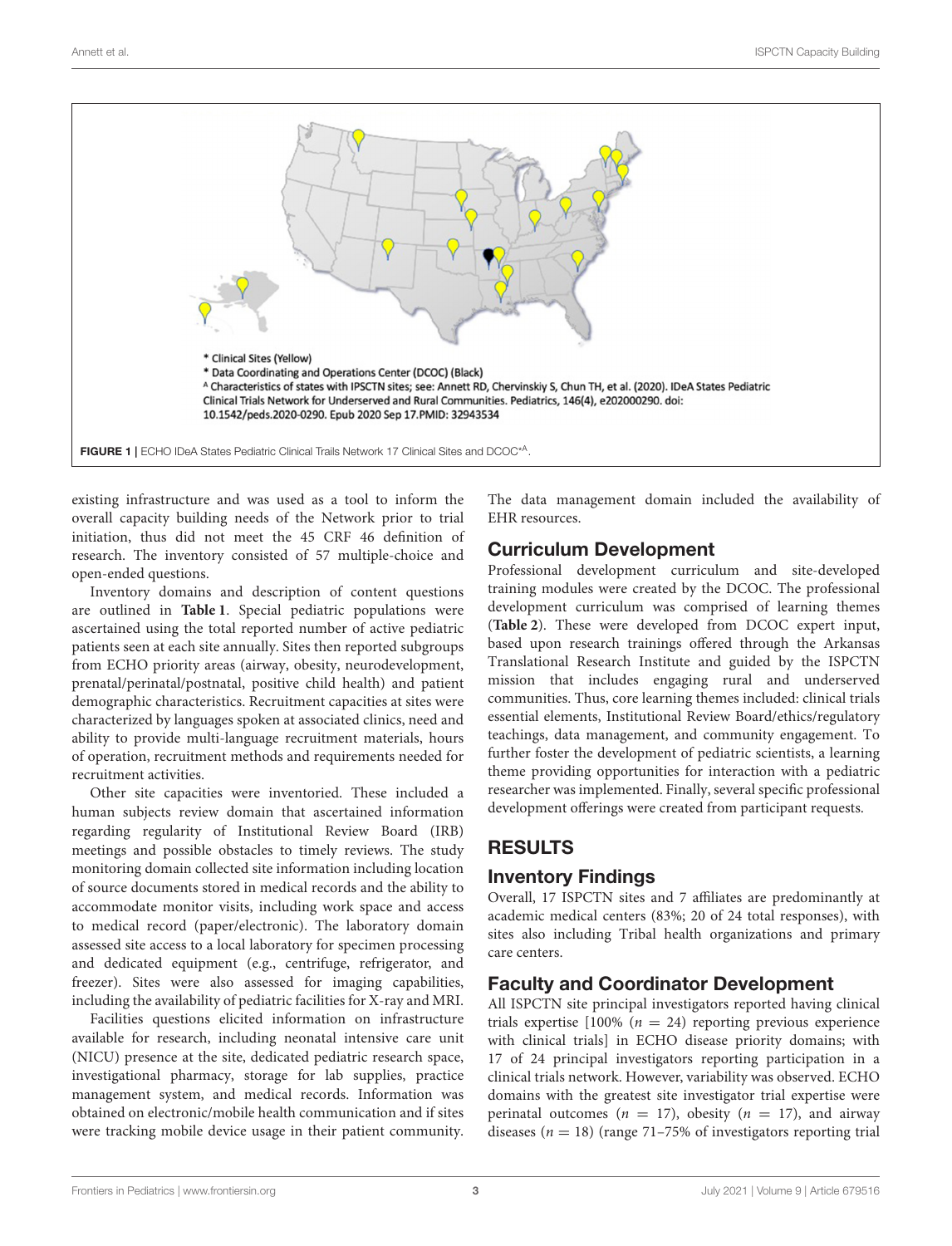#### <span id="page-5-0"></span>TABLE 1 | Initial site capacity inventory domains.

| Domain                                                                | Inventory content description                                                                                                                                                                                                                                                                         |  |  |  |
|-----------------------------------------------------------------------|-------------------------------------------------------------------------------------------------------------------------------------------------------------------------------------------------------------------------------------------------------------------------------------------------------|--|--|--|
| Faculty/coordinator<br>development                                    | • Research experience within the ECHO<br>priority areas<br>o Upper and lower airway disease<br>o Pediatric obesity<br>o Neurodevelopment<br>o Positive child health<br>o Pre-, peri-, and post-natal outcomes<br>· Recruitment experience in special pediatric<br>disease populations and communities |  |  |  |
| Infrastructure                                                        | • Human subjects review<br>• Study monitoring<br>• Available laboratories<br>• Facilities and equipment<br>• Electronic/mobile health communication<br>· Data management                                                                                                                              |  |  |  |
| Trials/research concept<br>development                                | • Domains for trainings developed<br>and<br>implemented by the DCOC<br>• Site-specific research capacity<br>building activities                                                                                                                                                                       |  |  |  |
| <b>Additional capacity</b><br>inventory domains<br>initiated by sites | <b>Description</b>                                                                                                                                                                                                                                                                                    |  |  |  |
| Mentorship                                                            | • DCOC provided content<br>• Site-specific research capacity<br>building activities                                                                                                                                                                                                                   |  |  |  |
| Research Culture                                                      | • Site-specific research capacity<br>building activities                                                                                                                                                                                                                                              |  |  |  |
| Dissemination of results                                              | • DCOC provided content<br>• Site-specific research capacity<br>building activities                                                                                                                                                                                                                   |  |  |  |
| Sustainability                                                        | • DCOC provided content                                                                                                                                                                                                                                                                               |  |  |  |

experience in these domains). Less trial experience was observed in positive child health and neurodevelopment [67% ( $n = 16$ ) and 50% ( $n = 14$ ) of investigators reporting trial experience, respectively]. Among study coordinators, less trial experience in ECHO domains was reported  $[38-42\% (n = 9-10)$  with previous experience].

### Experience With Recruitment Approaches

A broad range of recruitment approaches were identified. Most popular methods were flyer, mailings and attending health fairs, with 71–88% ( $n = 17-21$ ) of sites favoring these approaches. Recruitment methods utilized by <10% of sites included: provider recruitment ( $n = 2$ ), referral from hospital/clinic staff  $(n = 2)$ , websites  $(n = 2)$ , 3rd party recruitment companies  $(n = 1)$  $= 1$ ), patient registries (*n* = 1), e-newsletters (*n* = 1), word of mouth ( $n = 1$ ) and Instagram© ( $n = 1$ ). E-media use included Facebook© (54%;  $n = 13$ ) and Twitter© (25%;  $n = 6$ ).

### Affiliate Needs

Knowledge gaps in regional affiliates that some sites had partnered with to promote clinical trials recruitment were identified. Local study conduct procedures and follow-up education were identified to increase the number of trained clinical investigators and research coordinators conducting clinical trials for children in rural and underserved communities.

#### Infrastructure (Facilities and Equipment)

Most ISPCTN sites had facilities critical to implementation of pediatric trials. NICUs were identified at 79% ( $n = 19$ ) of sites, while other on-site facilities were frequently present [on-site pharmacy was reported at 93%  $(n = 20)$  of sites; neuroimaging facilities on site ranged from 83 to 92%;  $n =$ 20–22]. However, research pharmacy capacity for investigational agents was reported at fewer sites (79%;  $n = 19$ ). Infrastructure for biosample storage and shipping, research refrigerator and freezer availability, and refrigerated centrifuges were frequently reported [92–96% ( $n = 22-23$ ) of sites].

### Access to Electronic Health Records

A majority of our sites use electronic medical records (20 of 24 total responses reporting use of electronic medical records), with EPIC and Cerner being the most common (22 of 30 sites and subsites) of those using electronic medical records.

## Electronic/Mobile Health Communication

Patient communication through email occurs at many sites (75%;  $n = 18$  of 24), though text messaging is less often used (38%;  $n =$ 9). However, across all sites, the estimated percent of patients with an email address was 60% (median). A high level of enthusiasm was evident for using e-communication for collection of research data [96%  $(n = 23)$  of sites expressing interest in this modality], though relatively few actively collect information on patient mobile capabilities (25%;  $n = 6$ ).

### Trials/Research Concept Development

The DCOC provided a curriculum in an effort to increase the capacity for investigators and coordinators to develop research concepts. Training domain, content area, training focus and number of attendees for DCOC-built modules are presented in **[Table 2](#page-6-0)**. There is no information available on participants who viewed the archived recordings of these trainings. The range of participants for each live module varied, as these were voluntary trainings. Due to the diverse location of sites, modules included a combination of operational as well as conceptual topics. The DCOC facilitated communication and collaboration across the network sites, resulting in shared content, practices, and resources through an all teach-all learn model, which provided opportunities for bi-directional learning, as well as access national expertise for specific gaps and resource needs. These modules covered a wide range of basic and applied skills and were implemented beginning the 1st year of Network operations and into the 2nd year.

# Site-Specific Learning Activities

These learning and capacity building activities were developed utilizing a combination of ISPCTN and local site resources. Each network site focused on areas of local need, as determined by site leadership, and shared between sites and the Network. **[Table 3](#page-7-0)** highlights the qualitative findings of learning activities developed and conducted by sites, and grouped by the capacity building inventory domains. Network funding played a role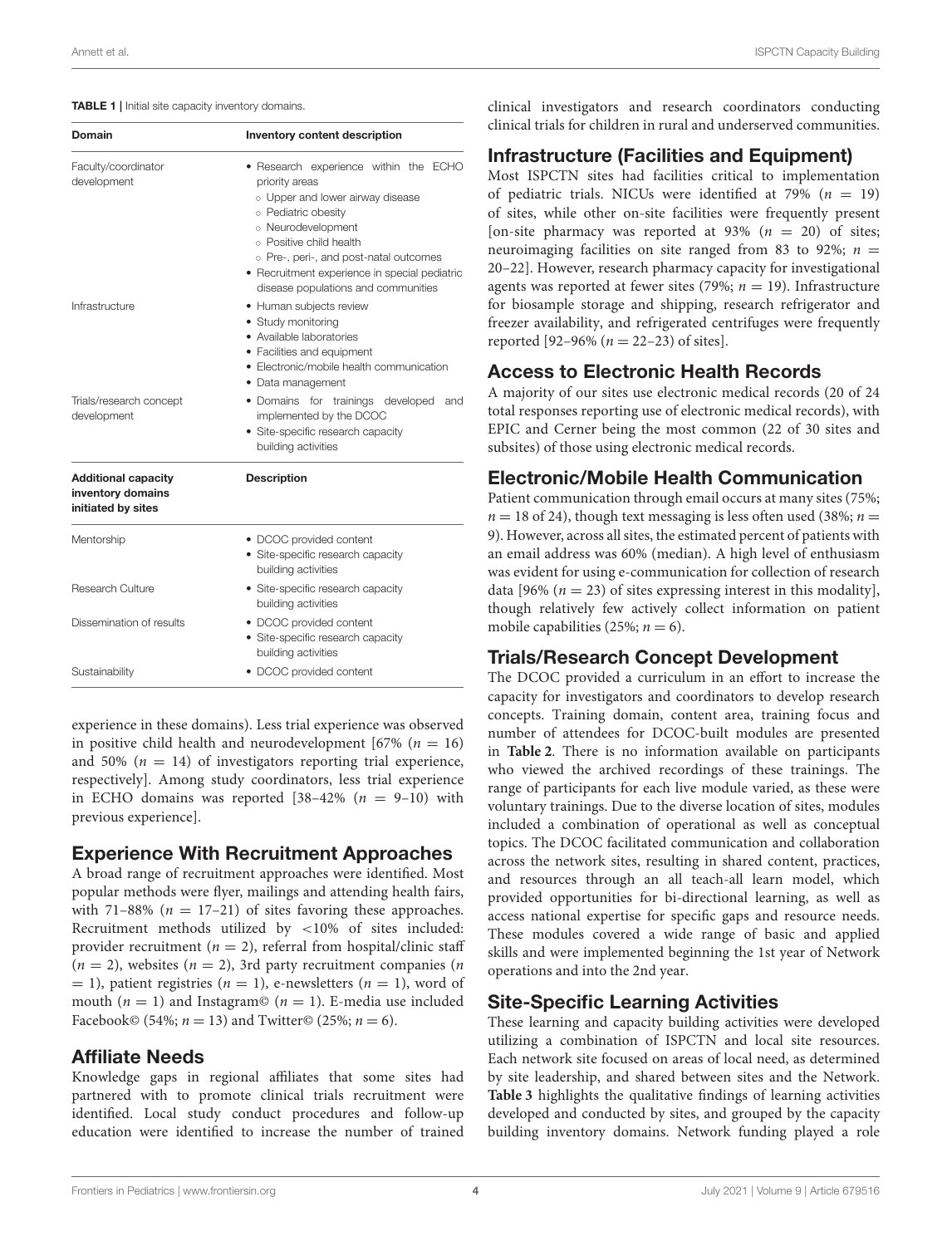<span id="page-6-0"></span>

| Domain and topic                                                       | Training focus <sup>a</sup> | <b>Participant total</b> | Capacity building domain <sup>b</sup> |
|------------------------------------------------------------------------|-----------------------------|--------------------------|---------------------------------------|
| 30 min with a research mentor series                                   |                             |                          |                                       |
| • 30 min with a research mentor-pediatric faculty 1                    | $\mathsf{U}\mathsf{S}$      | $\overline{4}$           | M                                     |
| • 30 min with a research mentor-pediatric faculty 2                    | $\mathsf{U}\mathsf{S}$      | 16                       | M                                     |
| • 30 min with a research mentor-pediatric faculty 3                    | $\mathsf{U}\mathsf{S}$      | 13                       | M                                     |
| • 30 min with an ISPCTN researcher-pediatric faculty 4                 | I/S                         | 18                       | M                                     |
| • 30 min with a research mentor: PK research-pediatric faculty 5       | I/S                         | 28                       | M                                     |
| • 30 min with a research mentor-pediatric faculty 6                    | $\mathsf{I/S}\xspace$       | 14                       | M                                     |
| IRB/ethics/regulatory                                                  |                             |                          |                                       |
| • Single IRB & role of the IRB in pediatric research                   | Н                           | 37                       |                                       |
| • Pediatric assent and ethical considerations                          | Н                           | 45                       |                                       |
| • Understanding the effects of health literacy on informed consent     | Н                           | 26                       |                                       |
| • The ethics of human subjects research                                | н                           | 32                       |                                       |
| • Informed consent (module only)                                       | Н                           | 3                        | т.                                    |
| • The influences of health literacy on clinical research trials        | Н                           | 22                       | <b>TCD</b>                            |
| <b>Community engagement</b>                                            |                             |                          |                                       |
| • Community engagement in clinical research                            | $\mathsf R$                 | 31                       | <b>TCD</b>                            |
| • Disparities affecting children among the American Indian communities | $\mathsf{R}$                | 25                       | <b>TCD</b>                            |
| • Conducting clinical trials in rural populations                      | $\mathsf R$                 | 47                       | <b>TCD</b>                            |
| . Role a community advisory board plays in your research study         | I/S                         | 51                       | <b>TCD</b>                            |
| <b>Clinical trials essentials</b>                                      |                             |                          |                                       |
| • Overview of data safety monitoring boards                            | S                           | 28                       | F/CD                                  |
| • Research record keeping: essential practices for your research team  | S                           | 69                       | $\mathbf{I}$                          |
| • Phases of a clinical trial                                           | S                           | 10                       | F/CD                                  |
| • Protocol deviations (module only)                                    | S                           | 1                        | $\mathbf{I}$                          |
| • Research misconduct                                                  | S                           | 7                        | F/CD                                  |
| • Emergency use of investigational products and devices                | S                           | 24                       | <b>TCD</b>                            |
| Data management                                                        |                             |                          |                                       |
| • Data definition and data management                                  | D                           | 22                       |                                       |
| • Data management at clinical sites                                    | D                           | 19                       | ı                                     |
| • Reliable data collection                                             | D                           | 16                       |                                       |
| Other                                                                  |                             |                          |                                       |
| • Advertising your research study                                      | Ε                           | 24                       | I                                     |
| • Lessons learned from the protocol review committee                   | I/S                         | 27                       |                                       |
| • Expanded access to investigational drugs                             | I/S                         | 40                       | <b>TCD</b>                            |
| • Writing for publication                                              | $\mathsf{U}\mathsf{S}$      | 55                       | D                                     |
| • Science departments & science advocacy                               | I/S                         | 1                        | <b>RC</b>                             |
| • Write winning grant proposals                                        | I/S                         | 8                        | S                                     |

a Primary Training Focus: I/S, Investigator/Staff; R, Recruitment; H, Human subjects; S, Study monitoring; L, Laboratories, facilities and equipment; E, Electronic/Mobile health communication; D, Data management.

<sup>b</sup>Capacity Building Domains: F/CD, Faculty/Coordinator Development; I, Infrastructure; TCD, Trial/Research Concept Development; M, Mentorship; RC, Research Culture; D, Dissemination of results; S, Sustainability.

in sites initiating interaction with local infrastructure resources to support pediatric trials. **[Table 3](#page-7-0)** provides more nuanced information on site generated topics including mentoring, constructing an institutional research culture and activities for promotion of sustainability.

# **DISCUSSION**

Developing research capacity in a new multisite network involves many intersecting priorities, including prioritization of activities at the site and Network levels. Clinical trials capacity building for the ISPCTN benefited from guidelines in the extant literature [\(13,](#page-10-12) [27\)](#page-10-21). The ISPCTN site assessment inventory during the initial year of funding revealed considerable pediatric-specific research capacity. This Network, including academic and nonacademic sites, was led by principal investigators with clinical trials experience. Most of the Network sites had existing capacity for pediatric imaging and biosample storage facilities, as well as clinical services that could be engaged in research (e.g., NICUs). With this enhanced understanding of within and between site capacity variability, the DCOC developed and implemented training modules to complement and enhance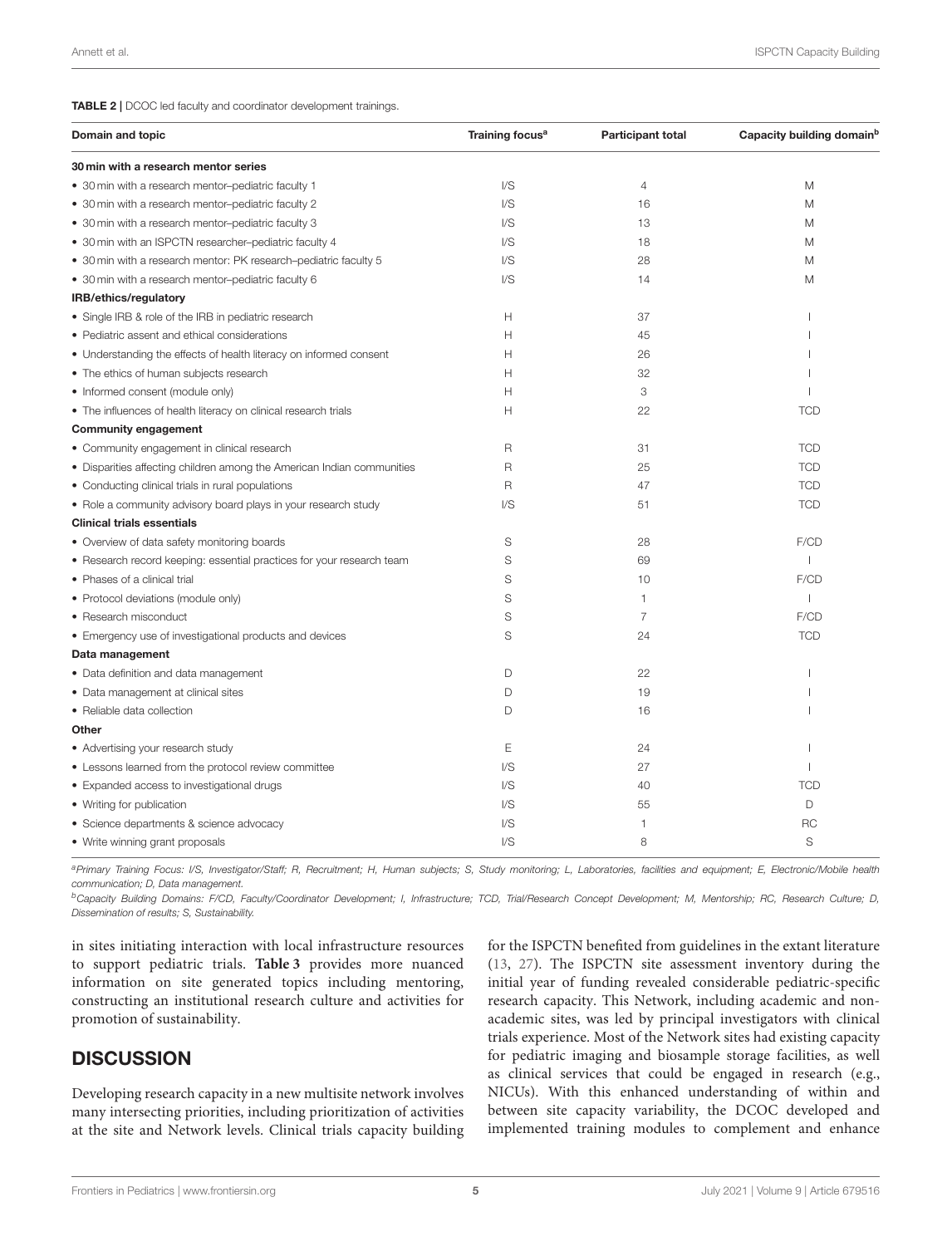## <span id="page-7-0"></span>TABLE 3 | ISCPTN capacity development activities developed and conducted by sites.

| <b>Domain</b>                                 | Site developed content                                                                                                                                                                                                                                                                                                                                                                                                                                                                                                                                                                                                                                                                                                                                                                                                                                                                                                                                                                                                                                                                                                                                                                                                                            |
|-----------------------------------------------|---------------------------------------------------------------------------------------------------------------------------------------------------------------------------------------------------------------------------------------------------------------------------------------------------------------------------------------------------------------------------------------------------------------------------------------------------------------------------------------------------------------------------------------------------------------------------------------------------------------------------------------------------------------------------------------------------------------------------------------------------------------------------------------------------------------------------------------------------------------------------------------------------------------------------------------------------------------------------------------------------------------------------------------------------------------------------------------------------------------------------------------------------------------------------------------------------------------------------------------------------|
| Faculty/coordinator development               | Research Boot Camp: provided a group lecture and small group tutorial sessions.<br>Community seminars focused on concepts, practices and ethics of community outreach.<br>General clinical trials training such as CITI, Good Clinical Practice and grants management.<br>ISPCTN trial-specific trainings for academic pediatricians and coordinators.<br>Pediatrics faculty-specific development plans, including research mentoring.<br>Pediatric Trials Network opportunities to expand opportunities for early career faculty and build site capacity.<br>Linking early career faculty to research seminars in other related departments (e.g., Maternal Fetal Medicine Research<br>Seminar).<br>Participation in national coordinator trainings encouraged and funded (e.g., joining Society of Clinical Research Associates:<br>SOCRA).<br>Clinical Research Education for the Workforce program for coordinators developed by the parent university.<br>Participation in existing programs, including:<br>• CITI Advanced Clinical Research Coordinator Essentials.<br>• University of Washington Biostatistics Bootcamp.<br>• DIA Clinical Research Fundamentals Bundle.                                                                  |
| Infrastructure                                | • Northwestern University Coordinator Bootcamp<br>Monthly meetings structured around the Joint Task Force for Clinical Trial Competency Core Competency Domains (source:<br>https://mrctcenter.org/clinical-trial-competency/).<br>Laboratory "scavenger" hunt to foster finding and engaging hard to identify people and data required to do pharmacokinetic<br>work.<br>Development and implementation of recording system to ensure all training requirements are met and covered prior to<br>beginning of study.                                                                                                                                                                                                                                                                                                                                                                                                                                                                                                                                                                                                                                                                                                                              |
|                                               | All coordinators and research staff are responsible for helping educate and cross-train new members of the research team<br>(shadowing for study clinic visits, consenting process, lab processing, etc.).<br>Coordinator surveys result in targeted competency areas and served to guide training sessions.<br>• Survey created and used was based on: Global self-assessment of competencies, role relevance, and training<br>needs among clinical research https://mrctcenter.org/clinical-trial-competency/wp-content/uploads/sites/5/2019/08/<br>2016-12-Global-Self-Assessment-survey-publication.pdf.<br>Competency areas were identified using the following:<br>• Leveling the Harmonized Core Competency Framework for the Clinical Research Professional Version 3.0 https://<br>mrctcenter.org/clinical-trial-competency/wp-content/uploads/sites/5/2019/01/2018-12-05-Core-Competencies-<br>Leveling-Summary.pdf.                                                                                                                                                                                                                                                                                                                    |
| Mentorship                                    | Pediatrics faculty-specific research mentoring to identify ISPCTN opportunities, skills training needs and junior faculty<br>strengths.<br>Group/individual mentoring, including:<br>• Development and implementation of routine mentoring sessions<br>• Structured agenda for mentoring meeting:<br>a. Special topic of interest to junior faculty (e.g., managing a research team, preparing a budget)<br>b. Sharing of one research success plus one goal for the next meeting;<br>c. and Research progress update from one faculty member.<br>Site investigators link early career faculty to trials in development and activation at the siter and/or within the ISPCTN.<br>Linking mentored early career faculty with ISPCTN writing committees.<br>Early career faculty mentored on development of scholarly work (e.g., abstract/manuscript development).<br>Group-based mentoring in grants management, recruitment, and the development of scholarly work products (posters,<br>presentations and manuscripts).<br>Short-term focused mentoring on specific scholarly activity (e.g., abstract preparation and submission).<br>For experienced coordinators, support for mentoring new coordinators at the site and across the network. |
| Research culture                              | Weekly team meetings used as opportunity for mentoring of faculty and coordinators.<br>Outreach efforts to identify key stakeholders that build state-wide collaborations.<br>ISPCTN investigator membership within site's Center for Clinical and Translational Research (CCTR)/Clinical and<br>Translational Science Awards (CTSA) Program leadership.<br>Collaboration with IDeA Clinical and Translational Science Center professional development core at the local site.                                                                                                                                                                                                                                                                                                                                                                                                                                                                                                                                                                                                                                                                                                                                                                    |
| Dissemination of results                      | IDeA regional conference attendance and presentations.<br>Outreach specific to the local and national American Academy of Pediatrics meetings.                                                                                                                                                                                                                                                                                                                                                                                                                                                                                                                                                                                                                                                                                                                                                                                                                                                                                                                                                                                                                                                                                                    |
| Sustainability                                | Institution hosts a Summer Research Scholar Program for medical students between their 1st and 2nd years of medical<br>school.<br>Program funds students to gain exposure to basic or clinical research early in their medical school career.<br>Pediatric residents linked with faculty to develop scholarly work linked to ISPCTN disease-specific areas of interest.                                                                                                                                                                                                                                                                                                                                                                                                                                                                                                                                                                                                                                                                                                                                                                                                                                                                           |
| Research and trials concepts/scientific rigor | Community engagement teaching focused on community advisory boards and guidelines for feedback to pediatric<br>researchers.                                                                                                                                                                                                                                                                                                                                                                                                                                                                                                                                                                                                                                                                                                                                                                                                                                                                                                                                                                                                                                                                                                                       |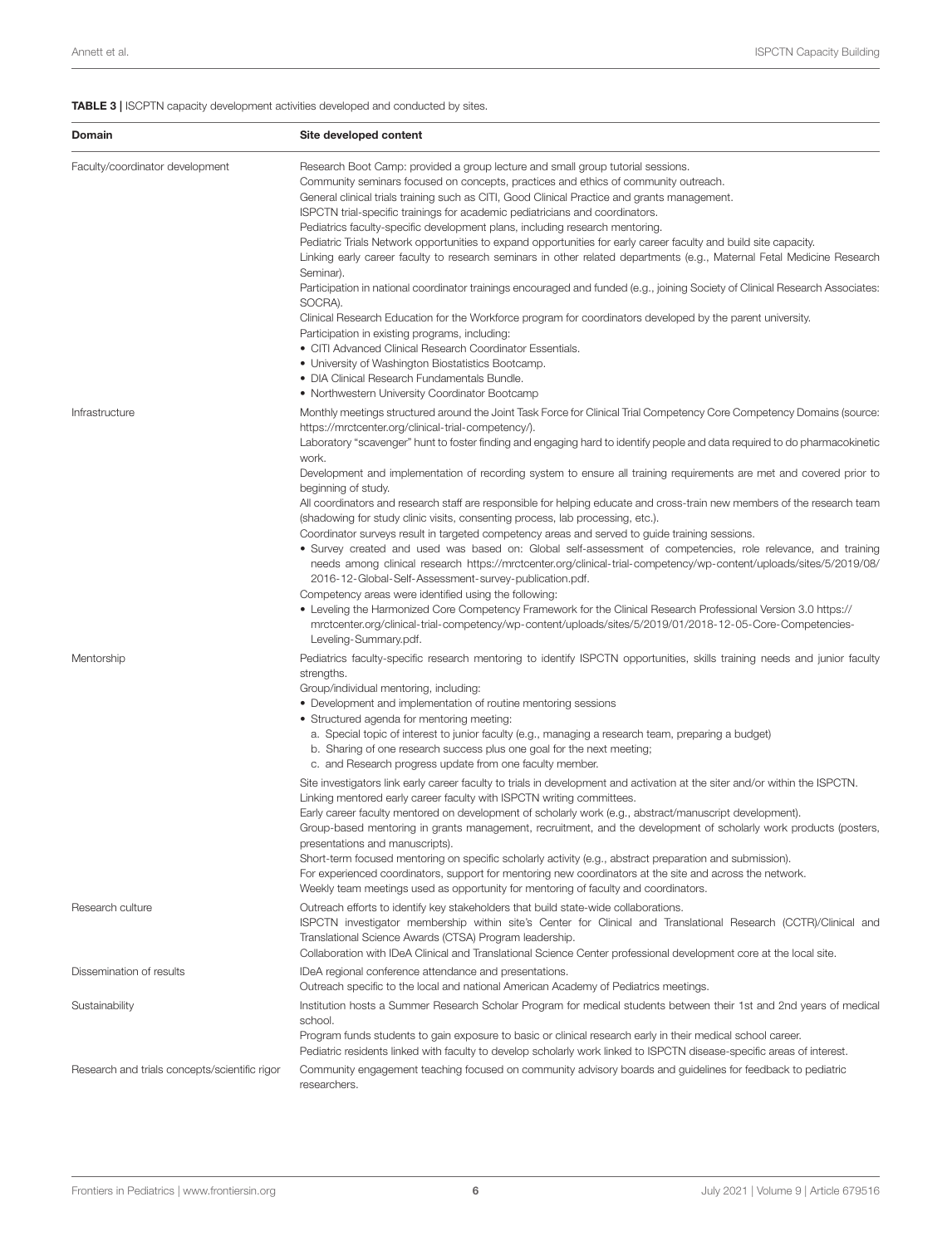knowledge and skills across ISPCTN faculty and coordinators in many of the identified domains needed for research skill development. As evident in **[Table 2](#page-6-0)**, considerable efforts from the DCOC were directed to building and presentation of modules. Attendance by site faculty/coordinators suggests a high level of utilization. The skill-focused approach to capacity building, leveraging pre-existing site expertise, has allowed the Network members to build expertise more uniformity than if each site were providing local education. Having training content available across all sites, regardless of size or local expertise, formed a foundation of shared research mission and helped create shared experiences that fostered further lines of communication between site teams. Thus, key principles for capacity building, such as site-to-site collaboration, were emphasized through the inventory and subsequent training modules [\(27\)](#page-10-21).

From our inventory we learned that capacity for pediatric trials rests upon several factors, including the type of trial (e.g., randomized controlled, pragmatic public health directed), other necessary physical attributes (e.g., presence an investigational pharmacy), and site training needs. Imperative in the inventory findings, we find three necessary elements that are of greatest importance: (a) having site leadership with trial experience; (b) providing skills-focused training for investigators and coordinators; and (c) supporting site infrastructure, such as protected time for development and conduct of trials. Our inventory provided the Network with simple metrics about sites and identified several areas where variability was evident (e.g., 17% of sites not using an electronic medical record). An inventory approach to determining site and Network capacity for clinical trials has not been evident in the extant literature on capacity building, thus the current presentation fills a gap in providing domains and context that may be a useful startup activity for new research teams and new networks. For the ISPCTN, the inventory findings were disseminated to sites in two ways: a document was developed and disseminated, and findings shared/discussed at a steering committee meeting. This approach was intended to motivate site teams to action that would facilitate the successful conduct of trials through active support and engagement in Network trials.

In the initial year of funding sites were invited to share and build upon tools and activities established, as well as draw upon and contribute to the centralized activities provided by the DCOC. The ability for sites to augment Network knowledge as a whole, and for the Network to augment the capacity of sites, was a crucial element of the capacity building approach adopted. Best practices were identified and shared, exemplifying the bi-directional commitment to accelerating pediatric trial capacity development. The ISPCTN was thus built upon existing site capacities for pediatric trials research, which could be more rapidly advanced together, while developing research capacity and Network culture, essential for successful implementation of multi-site pediatric trials.

From the assessment inventory and curriculum development, several important lessons stand out.

## Lesson 1: Research Education Matters

Educational opportunities provided by a central coordinating center, such as online training modules, provides an efficient, effective mechanism for engaging multiple sites, establishing shared operating procedures, and providing uniform knowledge for pediatric trials. Sites within the Network brought a range of individual and institutional expertise, from those sites where individuals had limited trials research knowledge and limited staff expertise, to those that had participated in networked trial groups (e.g., the Pediatric Trials Network, Pediatric Emergency Care Applied Research Network). Institutional resources for research have been supported by the ISPCTN, serving as a stimulus to support the development of pediatrician scientists. Centralized training has facilitated the development of common trials knowledge for pediatric faculty and staff. Module utilization suggests several training topics received generally greater participation (e.g., research record keeping), indicating training gaps that were not necessarily anticipated. The modules have provided a foundation that is being further built upon with the implementation of network trials and associated trial-specific trainings. We anticipate that both individual and institutional trials expertise will continue to develop as a range of pediatric trials are opened across the Network. Pediatric academic research training is a continuous and career long endeavor that needs to constantly be updated through professional development activities, which the ISPCTN recognizes and is addressing.

# Lesson 2: Assessing Local Site Resources/Experience Before Trial Launch

Characterizing infrastructure prior to the initiation of pediatric clinical trials provides necessary information, yet alone is insufficient for operationalizing trials for children in rural and medically underserved communities. This is particularly true across a network that have diverse pediatric health issues that are the focus for trials. The inventory findings suggest the need for teams with less trials research background or for those who have not received training in clinical trials need to be provided with learning opportunities that increase research skills necessary for successful trial completion. Missing in our inventory, however, was a clearer characterization of site leaders' experiences with different types of trials (e.g., industry trials, investigator-initiated trials, adaptive and pragmatic trials). While multi-site trials experience is clearly essential and important for building capacity, it is also heterogeneous, and opportunities for scholarly productivity from some trials may be limited to more seasoned investigators.

# Lesson 3: Identify Site Facilitators and Barriers to Trial Implementation

Capacity building for pediatrician scientists and coordinators must include a determination of local resources and barriers to research. Barriers may include (a) protected research time in order to establish and develop pediatrician scientists and (b) implementation of pediatric trials within rural and medically underserved communities. While this presentation addresses network capacity and development from that perspective,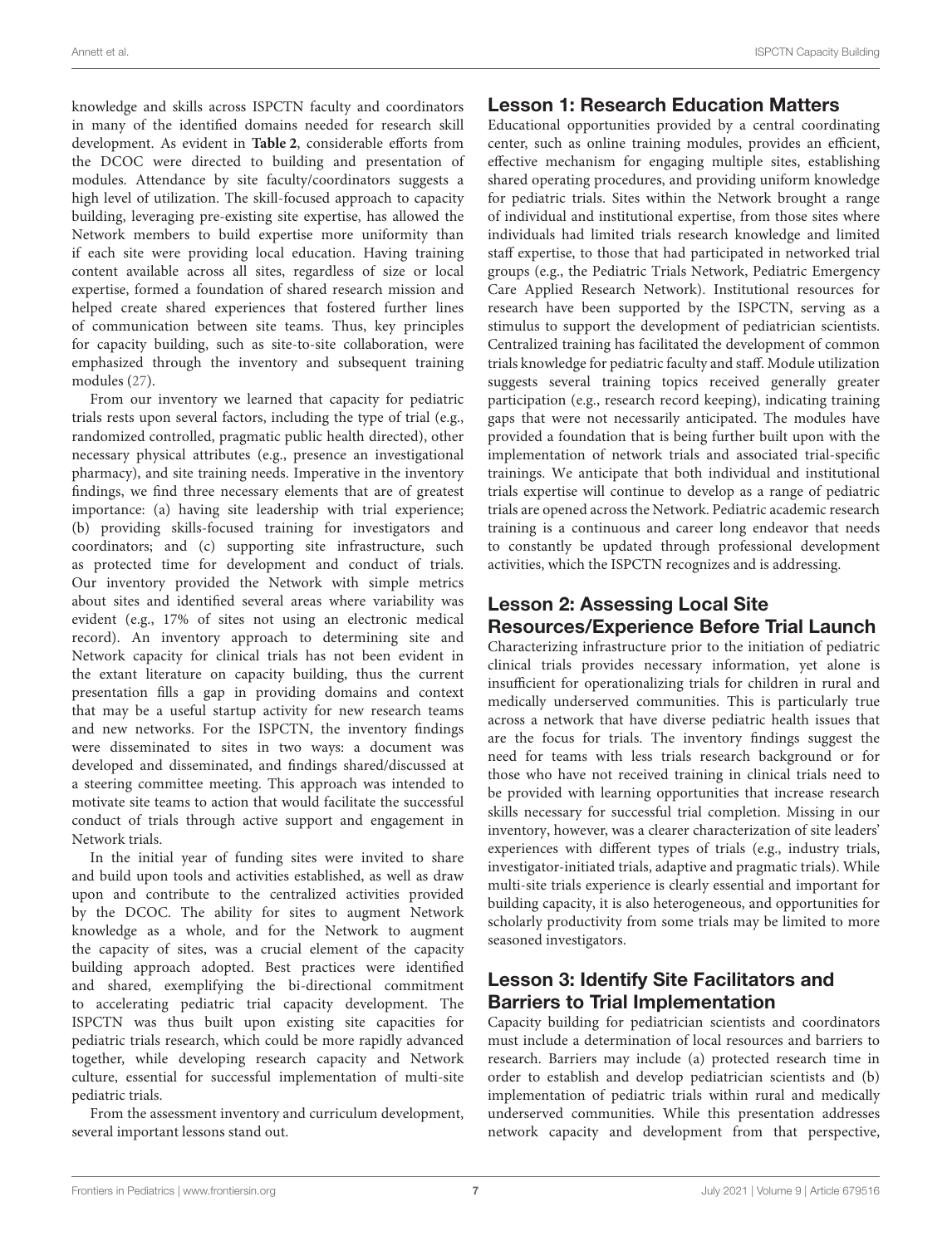the ability to establish a research culture within a site and within rural communities is an important element of sustainability. Local institutions and departments developing new programs may identify administrative challenges, such as developing grant budgets and contracts. Departmental priorities for clinical productivity and teaching, as well as balancing professional commitments, can have an impact upon scholarly productivity. Similarly, building sustained relationships with underserved communities requires identification of community champions and the development of trusting relationships between investigators and community members. These and other factors (e.g., sufficient mentoring, protected time) will be important to assess in future capacity assessment inventories, as they play an indirect, but instrumental role in the success of the network.

Network capacity rests upon the sites that can successfully operationalize pediatric trials while embracing principals that support research accomplishments [\(27\)](#page-10-21). Findings presented here provide a high-level overview of site capabilities. In order to address the mission of increasing pediatric scientists, sites developed a variety of strategies for building research skills in experienced faculty, early career pediatric faculty, coordinators, pediatric residents/fellows and medical students. A more complete understanding of the scope of the training modules, the rationale that drove local development, and the support for these local activities would be valuable in developing an understanding of the diversity of local research cultures and thus the potential for sustainability. Discussion of these activities through Network presentations (via steering committee calls and meetings) has fostered collaborative research activities. Moreover, these collaborations have resulted in scientific presentations, such as those through IDeA regional conferences and academic pediatric national/international meetings.

# LIMITATIONS

Research capacity building for multi-site pediatric clinical trials has been inadequately described in the literature. While our presentation serves to increase available information, there are several shortcomings with our approach. First, our approach identified research infrastructure capacities across sites, yet did not specifically focus on pediatric research needs assessments of individual sites and individual investigator research needs. Rather than an inventory, a needs assessment encompassing early career, senior faculty, and coordinators could provide greater depth of appreciation of gaps within and across sites. Additionally, sites did not provide their full educational and training materials, but may have provided topics that were unique or demonstrated a particular area of interest, and were not meant to be comprehensive of their full curricula.

# **CONCLUSIONS**

Identifying features of ISPCTN site has been a remarkable adjunct to the competence areas that are needed in a multisite network. Professional development has only recently been identified as a competency area in pediatrics [\(28\)](#page-10-22). Pediatrician scientists face similar challenges in increasing their knowledge of research-specific skills, including the conduct of pediatric trials. A major emphasis in the original development of ISPCTN was not simply to develop a trials network, but to create and sustain pediatric researchers with a firm commitment to clinical trials addressing high frequency child health conditions among communities that are historically underserved and underrepresented in trials research.

Descriptions of the implementation of trials networks have typically focused upon developing network priorities and research agendas [\(29](#page-10-23)[–32\)](#page-10-24), yet have seldom addressed the capacity of the research teams to implement trials [\(33\)](#page-10-25). Building a research network and teams have been reported to carry unique challenges and burdens [\(34,](#page-10-26) [35\)](#page-11-0) and our experiences demonstrate the variety of needs that must be assessed and monitored over time in order to identify learning gaps that may develop at the site and/or team level. As our network matures, devoting time to continuing to develop capacity through the domains of research culture, dissemination of results, and sustainability, will be important areas of focus. Together with the everimportant need for enhancing scientific rigor, the next phase for professional development for pediatrician scientists should include measurement of qualitative indices along with trial implementation/completion and the associated scholarly work products. With the successes to date, we are confident that the ISPCTN can succeed and prosper.

# DATA AVAILABILITY STATEMENT

The original contributions presented in the study are included in the article/supplementary material, further inquiries can be directed to the corresponding author/s.

# AUTHOR CONTRIBUTIONS

RA, AK, CT, and AA were responsible of the conceptualization and design of the manuscript contents, as well as the interpretation of data. RA drafted the initial version of the manuscript. SB, JC, KC, SC, MF, JJ, AK, JK, KK, AL, PM, MM, LPa, BP, LPy, JSh, KS, JSn, CT, and AA revised and edited the manuscript. All authors approved the final version of the manuscript.

# FUNDING

The IDeA States Pediatric Clinical Trials Network was funded by the National Institutes of Health's Office of the Director and the National Institute of General Medical Sciences, as part of the Environmental influences on Child Health Outcomes program, under the following project award numbers: UG1OD 024944, UG1OD024946, UG1OD024959, UG1OD024958, UG1 OD024951, UG1OD024948, UG1OD024943, UG1OD024954, UG1OD024942, UG1OD024952, UG1OD024953, UG1OD02 4947, UG1OD024950, UG1OD024956, UG1OD024955, UG1O D024949, and U24OD024957.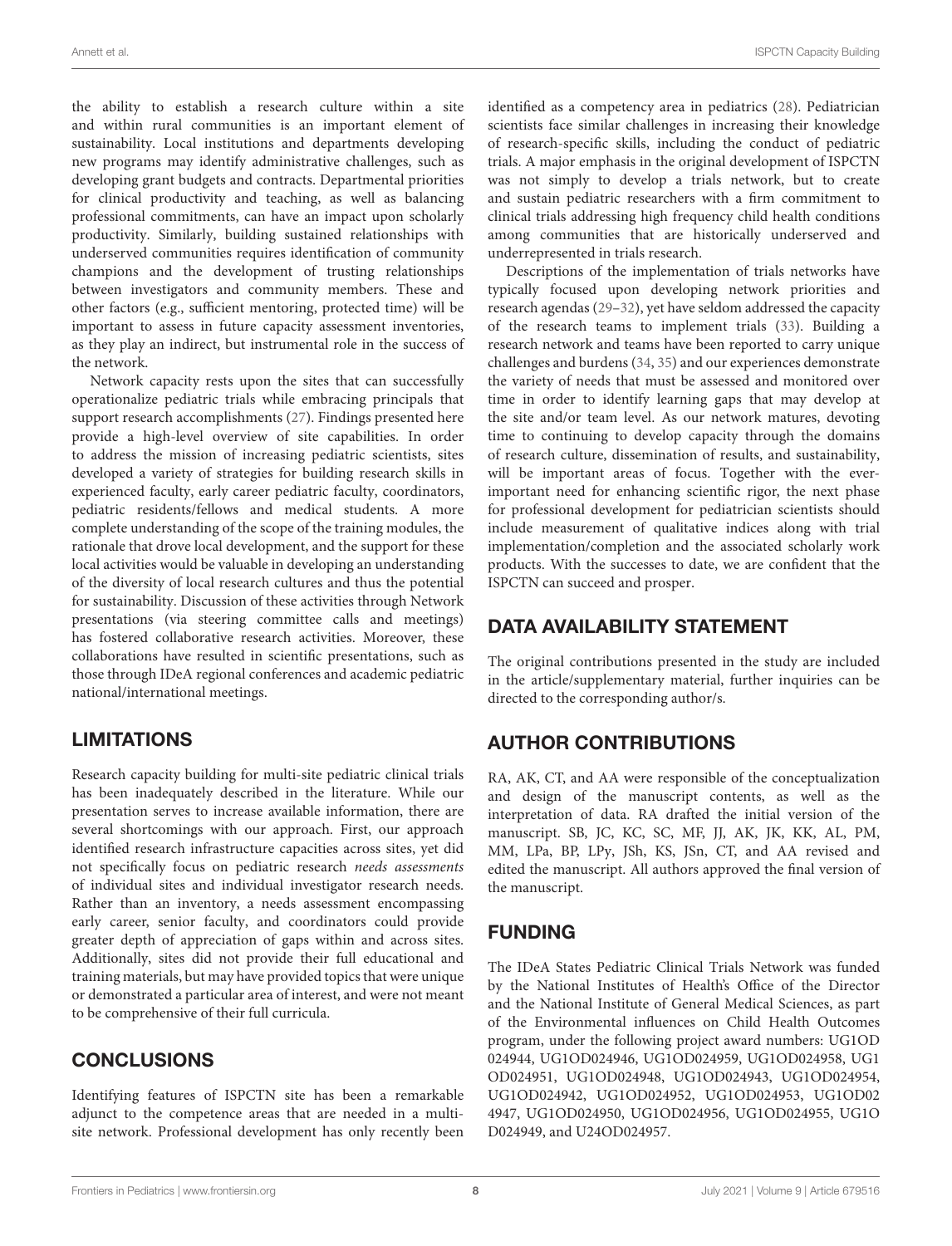# ACKNOWLEDGMENTS

We are grateful for the cores that facilitate capacity building through the IDeA Program Infrastructure for Clinical and Translational Research centers (Locations: American Indian/Alaska Native CTR, Delaware CTR, Great Plains CTR

# **REFERENCES**

- <span id="page-10-0"></span>1. Snowden J, Darden P, Palumbo P, Saul P, Lee J. The institutional development award states pediatric clinical trials network: building research capacity among the rural and medically underserved. Curr Opin Pediatr. (2018) 30:297–302. doi: [10.1097/MOP.0000000000000597](https://doi.org/10.1097/MOP.0000000000000597)
- <span id="page-10-1"></span>2. Mayer ML. Disparities in geographic access to pediatric subspecialty care. Matern Child Health J. (2008) 12:624–32. doi: [10.1007/s10995-007-0275-3](https://doi.org/10.1007/s10995-007-0275-3)
- <span id="page-10-2"></span>3. Ely DM, Driscoll AK, Matthews TJ. Infant mortality rates in rural and urban areas in the United States, 2014. NCHS Data Brief. (2017) 285:1–8.
- <span id="page-10-3"></span>4. Estrada RD, Ownby DR. Rural asthma: current understanding of prevalence, patterns, and interventions for children and adolescents. Curr Allergy Asthma Rep. (2017) 17:37. doi: [10.1007/s11882-017-0704-3](https://doi.org/10.1007/s11882-017-0704-3)
- <span id="page-10-4"></span>5. Johnson JA, Johnson AM. Urban-rural differences in childhood and adolescent obesity in the United States: a systematic review and meta-analysis. Child Obes. (2015) 11:233–41. doi: [10.1089/chi.2014.0085](https://doi.org/10.1089/chi.2014.0085)
- <span id="page-10-5"></span>6. Annett RD, Chervinskiy S, Chun TH, Cowan K, Foster K, Goodrich N, et al. IDeA states pediatric clinical trials network for underserved and rural communities. Pediatrics. (2020) 146:290. doi: [10.1542/peds.2020-0290](https://doi.org/10.1542/peds.2020-0290)
- <span id="page-10-6"></span>7. Turner MA, Attar S, de Wildt SN, Vassal G, Mangiarini L, Giaquinto C. Roles of clinical research networks in pediatric drug development. Clin Ther. (2017) 39:1939–48. doi: [10.1016/j.clinthera.2017.09.001](https://doi.org/10.1016/j.clinthera.2017.09.001)
- <span id="page-10-7"></span>8. Li G, Wu Q, Jin Y, Vanniyasingam T, Thabane L. Key factors of clinical research network capacity building. J Venom Anim Toxins Incl Trop Dis 24:15. doi: [10.1186/s40409-018-0152-0](https://doi.org/10.1186/s40409-018-0152-0)
- <span id="page-10-8"></span>9. Slora EJ, Harris DL, Bocian AB, Wasserman RC (2010). Pediatric clinical research networks: current status, common challenges, potential solutions. Pediatrics. (2018) 126:740–5. doi: [10.1542/peds.2009-3586](https://doi.org/10.1542/peds.2009-3586)
- <span id="page-10-9"></span>10. Trostle J. Research capacity building in international health: definitions, evaluations and strategies for success. Soc Sci Med. (1992) 35:1321–4. doi: [10.1016/0277-9536\(92\)90035-O](https://doi.org/10.1016/0277-9536(92)90035-O)
- <span id="page-10-10"></span>11. DeCorby-Watson K, Mensah G, Bergeron K, Abdi S, Rempel B, Manson H. Effectiveness of capacity building interventions relevant to public health practice: a systematic review. BMC Public Health. (2018) 18:684. doi: [10.1186/s12889-018-5591-6](https://doi.org/10.1186/s12889-018-5591-6)
- <span id="page-10-11"></span>12. Lupi CS, Ownby AR, Jokela JA, Cutrer WB, Thompson-Busch AK, Catallozzi M, et al. Faculty development revisited: a systems-based view of stakeholder development to meet the demands of entrustable professional activity implementation. Acad Med. (2018) 93:1472–9. doi: [10.1097/ACM.0000000000002297](https://doi.org/10.1097/ACM.0000000000002297)
- <span id="page-10-12"></span>13. Cooke J. A framework to evaluate research capacity building in health care. BMC Family Practice. (2005) 6:44. doi: [10.1186/1471-2296-6-44](https://doi.org/10.1186/1471-2296-6-44)
- <span id="page-10-14"></span>14. Franzen SRP, Chandler C, Siribaddana S, Atashili J, Angus B, Lang T. Strategies for developing sustainable health research capacity in low and middle-income countries: a prospective, qualitative study investigating the barriers and enablers to locally led clinical trial conduct in Ethiopia, Cameroon and Sri Lanka. BMJ Open. (2017) 7:e017246. doi: [10.1136/bmjopen-2017-017246](https://doi.org/10.1136/bmjopen-2017-017246)
- 15. Franzen SR, Chandler C, Lang T. Health research capacity development in low and middle income countries: reality or rhetoric? A systematic metanarrative review of the qualitative literature. BMJ Open. (2017) 7:e012332. doi: [10.1136/bmjopen-2016-012332](https://doi.org/10.1136/bmjopen-2016-012332)
- <span id="page-10-13"></span>16. Trytten C, Wale M, Hayes M, Holmes B. Lessons learned from a health authority research capacity-building initiative. Healthc Manage Forum. (2019) 32:259–65. doi: [10.1177/0840470419849468](https://doi.org/10.1177/0840470419849468)
- <span id="page-10-15"></span>17. Ali R, Finlayson A, Indox Cancer Research N. Building capacity for clinical research in developing countries: the INDOX Cancer Research Network experience. Glob Health Action. (2012) 5:17288. doi: [10.3402/gha.v5i0.17288](https://doi.org/10.3402/gha.v5i0.17288)
- 18. Beran D, Byass P, Gbakima A, Kahn K, Sankoh O, Tollman S, et al. Research capacity building—obligations for global health partners.

Network, Louisiana LS Ca-TS Center, Mississippi Center CTR, Mountain West CTR-IN, Northern New England CTR, Oklahoma CTR, Rhode Island Advance CTR, and West Virginia WVCTSI) and the Clinical and Translational Science Awards Programs (Locations: Arkansas, New Mexico, South Carolina).

Lancet Global Health[. \(2017\) 5:e567–8. doi: 10.1016/S2214-109X\(17\)3](https://doi.org/10.1016/S2214-109X(17)30180-8) 0180-8

- 19. Klassen TP, Acworth J, Bialy L, Black K, Chamberlain JM, Cheng N, et al. Pediatric emergency research networks: a global initiative in pediatric emergency medicine. Eur J Emerg Med. (2010) 17:224–7. doi: [10.1097/MEJ.0b013e32833b9884](https://doi.org/10.1097/MEJ.0b013e32833b9884)
- <span id="page-10-16"></span>20. Rodriguez-Galindo C, Friedrich P, Alcasabas P, Antillon F, Banavali S, Castillo L, et al. Toward the cure of all children with cancer through collaborative efforts: pediatric oncology as a global challenge. J Clin Oncol. (2015) 33:3065– 73. doi: [10.1200/JCO.2014.60.6376](https://doi.org/10.1200/JCO.2014.60.6376)
- <span id="page-10-17"></span>21. Bourgeois FT, Murthy S, Pinto C, Olson KL, Ioannidis JPA, Mandl KD. Pediatric versus adult drug trials for conditions with high pediatric disease burden. Pediatrics. (2012) 130:285–92. doi: [10.1542/peds.2012-0139](https://doi.org/10.1542/peds.2012-0139)
- 22. Martinez-Castaldi C, Silverstein M, Bauchner H. Child versus adult research: the gap in high-quality study design. Pediatrics. (2008) 122:52–7. doi: [10.1542/peds.2007-2849](https://doi.org/10.1542/peds.2007-2849)
- 23. Wasserman R, Bocian A, Harris D, Slora E. Limited capacity in US pediatric drug trials: qualitative analysis of expert interviews. Paediatr Drugs. (2011) 13:119–24. doi: [10.2165/11584240-000000000-00000](https://doi.org/10.2165/11584240-000000000-00000)
- <span id="page-10-18"></span>24. Bekmezian A, Teufel RJ, Wilson KM. Research needs of pediatric hospitalists. Hosp Pediatr. (2011) 1:38–44. doi: [10.1542/hpeds.2011-0006](https://doi.org/10.1542/hpeds.2011-0006)
- <span id="page-10-19"></span>25. Nembhard IM. All teach, all learn, all improve?: The role of interorganizational learning in quality improvement collaboratives. Health Care Manage Rev. (2012) 37:154–64. doi: [10.1097/HMR.0b013e31822af831](https://doi.org/10.1097/HMR.0b013e31822af831)
- <span id="page-10-20"></span>26. McPhail-Bell K, Matthews V, Bainbridge R, Redman-MacLaren ML, Askew D, Ramanathan S, et al. An "All Teach, All Learn" approach to research capacity strengthening in indigenous primary health care continuous quality improvement. Front Public Health. (2018) 6:107. doi: [10.3389/fpubh.2018.00107](https://doi.org/10.3389/fpubh.2018.00107)
- <span id="page-10-21"></span>27. Seven principles for strengthening research capacity in low- and middleincome countries: simple ideas in a complex world. ESSENCE Good practice document series. Wellcome Trust of the United Kingdom under a Creative Commons Attribution-NonCommercial-ShareAlike 3.0 Unported License. Available online at: [https://www.who.int/tdr/publications/Essence\\_](https://www.who.int/tdr/publications/Essence_report2014_OK.pdf) [report2014\\_OK.pdf](https://www.who.int/tdr/publications/Essence_report2014_OK.pdf)
- <span id="page-10-22"></span>28. Hicks PJ, Schumacher D, Guralnick S, Carraccio C, Burke AE. Domain of competence: personal and professional development. Acad Pediatr. (2014) 14:S80–97. doi: [10.1016/j.acap.2013.11.017](https://doi.org/10.1016/j.acap.2013.11.017)
- <span id="page-10-23"></span>29. Buchbinder R, Bourne A, Latimer J, Harris I, Whittle SL, Richards B, et al. Early development of the Australia and New Zealand Musculoskeletal Clinical Trials Network. Intern Med J[. \(2020\) 50:17–23. doi: 10.1111/imj.](https://doi.org/10.1111/imj.14191) 14191
- 30. Hedt-Gauthier BL, Chilengi R, Jackson E, Michel C, Napua M, Odhiambo J, et al. Research capacity building integrated into PHIT projects: leveraging research and research funding to build national capacity. BMC Health Serv Res. (2017) 17:825. doi: [10.1186/s12913-017-2657-6](https://doi.org/10.1186/s12913-017-2657-6)
- 31. O'Brien MA, Grunfeld E. Building capacity in cancer knowledge translation through catalyst grants. Curr Oncol[. \(2019\) 26:55. doi: 10.3747/co.2](https://doi.org/10.3747/co.26.4801) 6.4801
- <span id="page-10-24"></span>32. Tagoe N, Molyneux S, Pulford J, Murunga VI, Kinyanjui S. Managing health research capacity strengthening consortia: a systematised review of the published literature. BMJ Glob Health. (2019) 4:e001318. doi: [10.1136/bmjgh-2018-001318](https://doi.org/10.1136/bmjgh-2018-001318)
- <span id="page-10-25"></span>33. Weidner A, Peterson LE, Mainous AG, Datta A, Ewigman B. The current state of research capacity in US family medicine departments. Fam Med. (2019) 51:112–9. doi: [10.22454/FamMed.2019.180310](https://doi.org/10.22454/FamMed.2019.180310)
- <span id="page-10-26"></span>34. Cummings JN, Kiesler S, Bosagh Zadeh R, Balakrishnan AD. Group heterogeneity increases the risks of large group size: a longitudinal study of productivity in research groups. Psychol Sci. (2013) 24:880–90. doi: [10.1177/0956797612463082](https://doi.org/10.1177/0956797612463082)